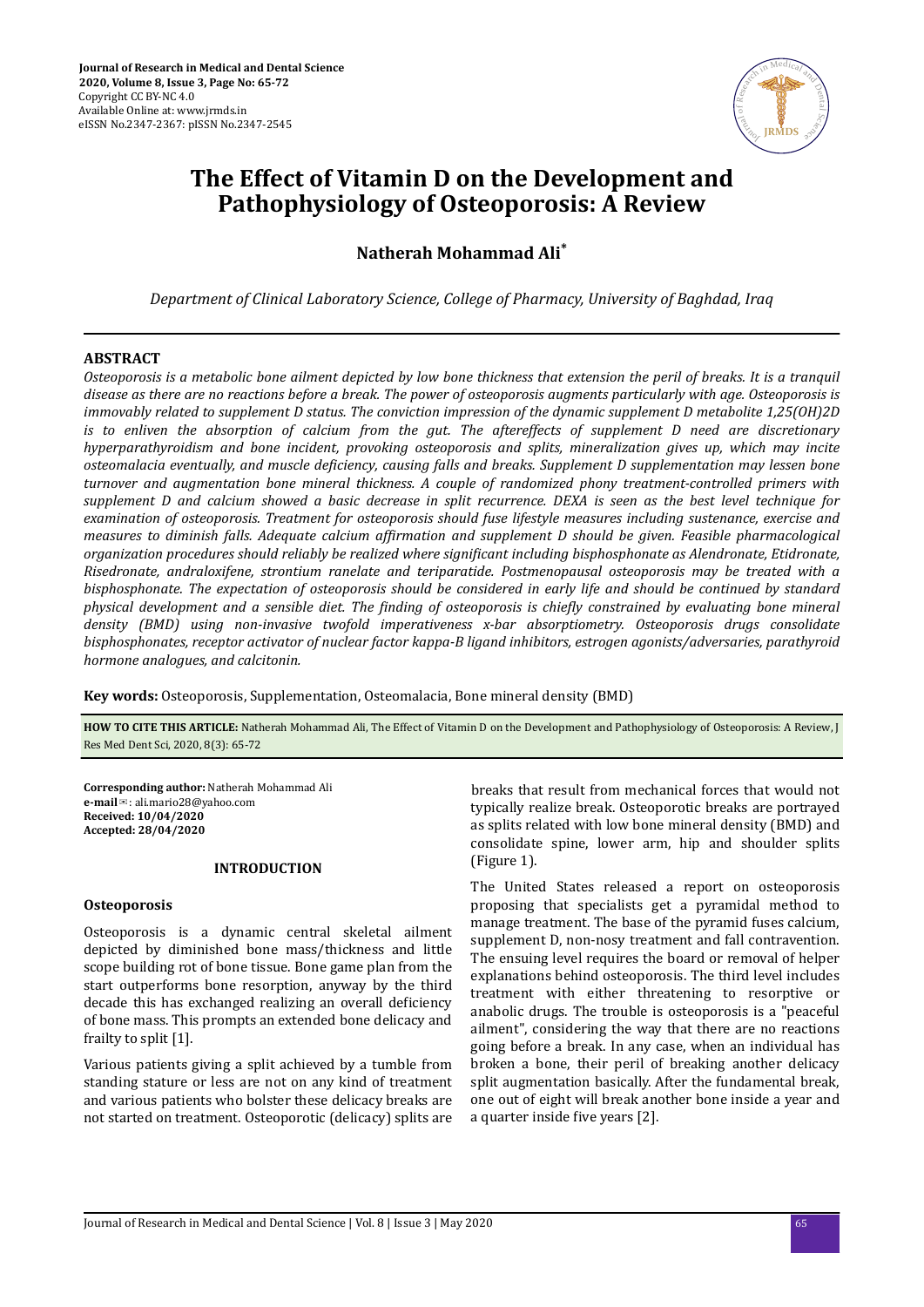

**Figure1: Comparison between the normal and osteoporotic bone [2].**

### **Pathophysiology**

Bones offer structure to the body, security for the organs, and limit with respect to minerals, for instance, calcium and phosphorus, that are fundamental for bone improvement and quality. Individuals continue building bone and will show up at top bone mass at around 30 years of age, after which they begin to lose bone mass reliably. Regardless of the way that zenith bone mass is significantly destitute upon genetic characteristics, various modifiable parts can affect bone mass, for instance, sustenance, work out, and certain ailments just as medications [3]. All through life, bones are remodelled, suggesting that they are unendingly resorbed by osteoclasts and replaced with new bone made by osteoblasts. This strategy considers backing of mechanical quality and fix. Past the age of 40 years, resorption begins to outperform improvement by 0.3 to 0.5% consistently in the two sexes. In women around menopause, revived loss of cortical bone is superimposed on the age-related hardship. Up to 5% of trabecular bone hardship consistently and 1 to 1.5% of cortical bone mass setback occur after menopause. An anomaly in remaking activity where resorption outperforms advancement may result in the pathophysiological changes found in osteoporosis [4]. Bone includes a colossal collagenous system which is impregnated with mineral salts and populated by cells. The cross section is made from type I collagen lying in a mucopolysaccharide ground substance there furthermore humble amount of non-collagenous protein on a very basic level as proteoglycans and the bone-express proteins osteocalcin and gamma carboxyglutamic acid (GLA) protein, whose function is unknown. Gamma carboxyglutamic destructive protein is conveyed just osteoblasts and its obsession in the blood is to some degree extent of osteoplastic activity. The unmineralized matrix is known as osteoid. Bone mineral, which has for all intents and purposes a huge bit of the bone volume, occupies almost half the bone volume, consists mainly of calcium and phosphorus as crystalline hydroxyapatite. In mature bone, the proportion of calcium and phosphorus is consistent, and the molecule is enduringly bound to collagen. Bone cells are of four sorts as Osteoblasts, Osteocytes, Osteoclasts and lining



Osteoporotic bone

cells. Hormones and growth factors have an occupation in controlling bone function. Estrogen and testosterone altogether influence bone redesigning basically by frustrating bone breakdown. Cytokines that effect remaking have furthermore been perceived, for instance, receptor activator of the nuclear factor kappa-B ligand (RANKL). RANKL is made by osteoblasts that bind to RANK receptors on osteoclasts, provoking the activation and maturation of osteoclasts and turning up at ground zero in bone resorption [3]. Late advances in nuclear bone science have perceived a solid protease named cathepsin K (CatK). CatK is produced by activated osteoclasts during the bone resorption process, achieving the defilement of bone cross section and breakdown of mineral pieces of bone tissue. Parathyroid hormone (PTH) expect a critical activity in bone improvement by in an indirect way growing the development of osteoblasts through rule of calcium homeostasis [5].

# **Epidemiology**

Osteoporosis (Operation) has become a worldwide general medical issue that is evaluated to influence in excess of 200 million individuals around the world. The sickness influences 1 out of 3 postmenopausal ladies and 1 of every 5 men matured over 65. The predominance of osteoporosis in North Iraq was higher than that in South Iraq, and that local distinction was ascribed to contrasts in vitamin D levels. As has been accounted for, vitamin D3 blend may not be adequate to represent BMD decrease because of the absence of bright beams in high-scope locales [6]. As per a complete audit from Iraq, the predominance of osteoporosis was 12% among men, 3% among premenopausal ladies, and 19% among postmenopausal ladies, recommending a huge sexual orientation distinction. Comparable outcomes have been accounted for in the US (4.5% versus 15.4%) [6,7]. One potential purpose behind the sexual orientation contrast is that the estrogen inadequacy related with menopause or oophorectomy may prompt a quick BMD decrease in ladies, while in men, a lessening in testosterone levels may have a comparative however less articulated impact [7].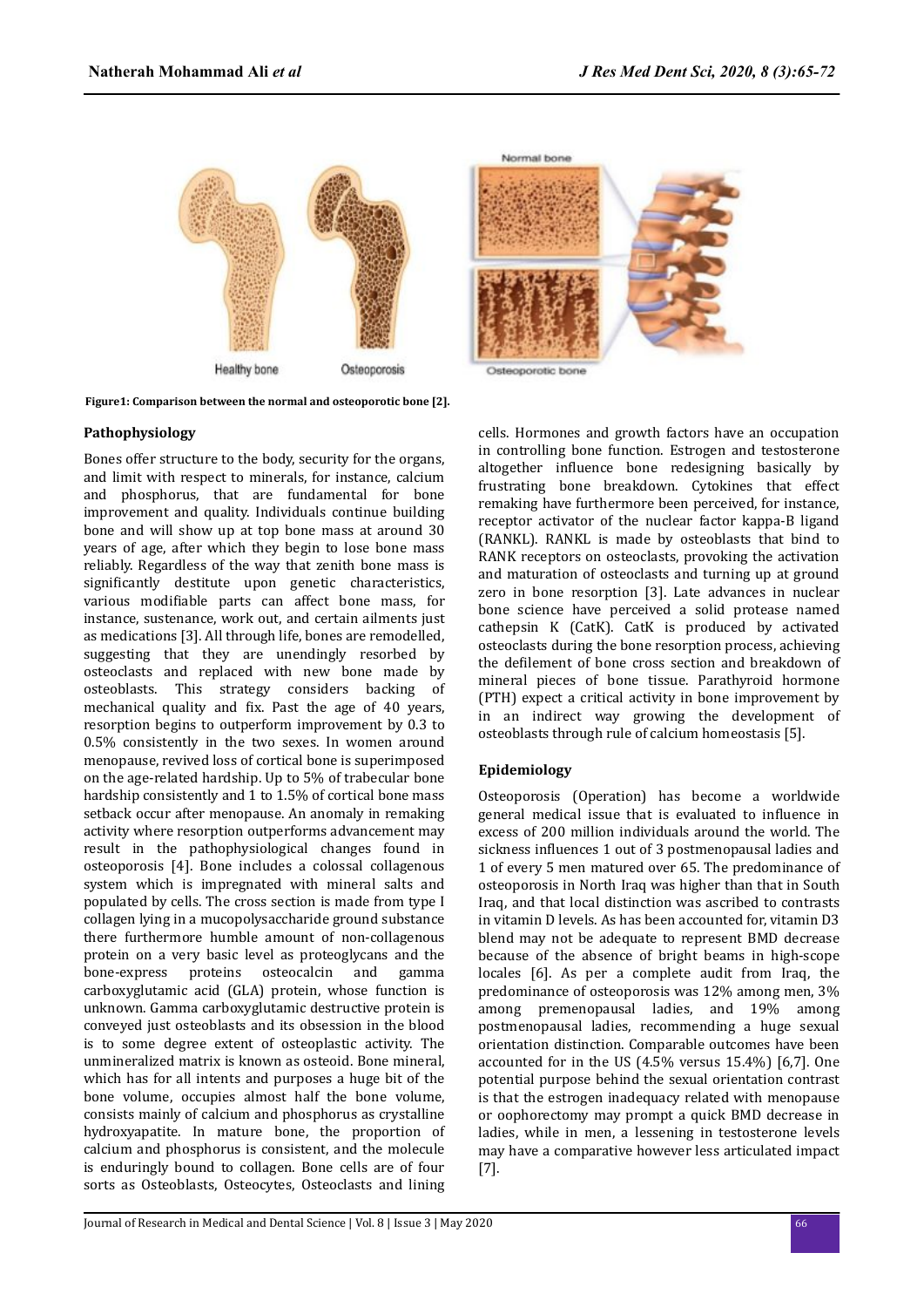## **Etiology**

## **Primary Osteoporosis**

Primary osteoporosis is frequently connected with age and sex hormone inadequacy. Age-related osteoporosis results from the consistent decay of the trabeculae in bone. Likewise, the decrease of estrogen creation in postmenopausal ladies causes a noteworthy increment in bone misfortune. In men, sex-hormone – restricting globulin inactivates testosterone and estrogen as aging happens, which may add to the diminishing in BMD with time [8-10].

## **Secondary osteoporosis**

Optional osteoporosis is brought about by a few comorbid maladies and additionally drugs. Ailments

#### **Table 1: Main risk factors for osteoporosis.**

embroiled in osteoporosis frequently include mechanisms identified with the awkwardness of calcium, vitamin D, and sex hormones. For instance, Cushing's syndrome has been found to quicken bone misfortune through abundance glucocorticoid creation. Furthermore, numerous incendiary maladies, for example, rheumatoid arthritis, might necessitate the patient to be on long haul glucocorticoid treatment and have been related with auxiliary osteoporosis. Eminently, glucocorticoids are viewed as the supreme widely recognized meds connected to tranquilize actuated osteoporosis [3,8].

#### **Risk factors of osteoporosis**

Main risk factors for osteoporosis are shown in table 1 [11].

# **odϐable risks Non modϐable risks** Alcohol Age Smoking Female gender Low body mass index Family history (history of hip fracture) Poor nutrition Previous fracture extensive previous fracture extensive previous fracture Eating disorders such as anorexia **Race-Example 3** Race/ethnicity (Caucasians and Asians) Insufficient exercise Early menopause/hysterectomy Low dietary calcium intake Long term glucocorticoid therapy Vitamin D deficiency **Primary**/secondary hypogonadism in men

# **Clinical presentation**

In a large portion of the belongings osteoporosis is asymptomatic and the condition for the most part presents simply subsequently bone crack. It is significant that clinicians be aware of perceive low injury 'delicacy breaks.' Delicacy cracks happen most ordinarily in the spine (vertebrae), hip (proximal femur), and wrist (distal range). They may likewise happen in the arm (humerus), pelvis, ribs, and different bones. Signs contrast as indicated by the crack site [12].

# **Vitamin D**

Nutrient D is a significant enhancement in the sustenance of bone security. The crucial elements of vitamin D are the guideline of intestinal calcium retention and the incitement of bone resorption prompting the support of serum calcium focus. Wellsprings of vitamin D incorporate daylight, diet, and enhancements. Most of Americans don't accomplish satisfactory vitamin D levels. Truth be told, it is assessed that 90% of grown-ups somewhere in the range of 51 and 70 years old don't get enough vitamin D from their eating regimen. Vitamin D originates from 7-dehydrocholesterol. During presentation to sun oriented bright B (UVB) radiation, 7 dehydrocholesterol in the skin is changed over to pre nutrient D3, which is promptly changed over to vitamin D3 in a warmth subordinate procedure. Vitamin D2 and

Vitamin D3 from dietary sources are joined into chylomicrons and moved by the lymphatic framework into the venous course. Vitamin D made in the skin or ingested in the eating routine can be put away and afterward discharged from fat cells. Vitamin D in the course is bound to the vitamin D-restricting protein, which transports it to the liver, where Vitamin D is changed over by Vitamin D-25-hydroxylase to 25 hydroxy Vitamin D. This type of Vitamin D is organically dormant and must be changed over to the dynamic structure it has been perceived that numerous patients with renal inadequacy show the two highlights of an insufficiency of calciferol and a protection from treatment with portions of calciferol which are physiologically powerful in ordinary people. These examinations demonstrated a nearby relationship between Vitamin D digestion and kidneys, discovered 25 hydroxy Vitamin D-1α hydroxylase in the kidney, and explained that 25 hydroxy nutrient D must be changed over in kidneys by this compound to the naturally dynamic structure–1,25 dihydroxy nutrient D.12 1,25 dihydroxy Vitamin D can build the outflow of 25 hydroxy Vitamin D-24 hydroxylase to catabolize 1,25 dihydroxy Vitamin D to the water-solvent, organically dormant calcitroic corrosive, which is discharged in the bile [13] (Figure 2).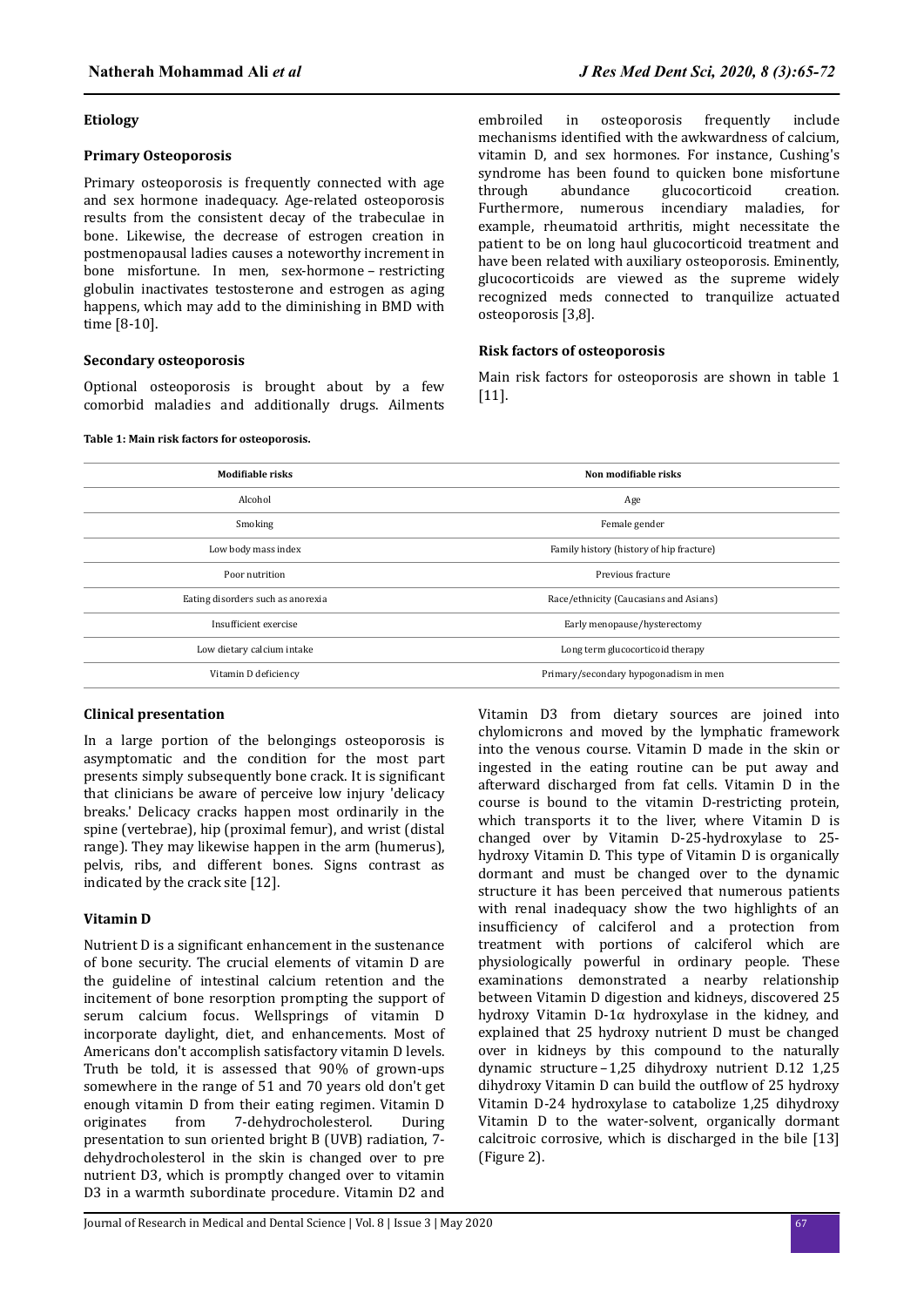

**Figure 2: Vitamin D endogenous synthesis and metabolism.**

## **Vitamin D deficiency**

In vitamin D insufficiency states, diminished calcium assimilation happens from the intestines, causing expanded osteoclast creation, which improves the preparation of calcium from the bone. During times of diminished dietary admission, 1,25(OH)2D collaborates with receptors in osteoblasts, at last prompting expanded development of osteoclasts. The mature osteoclast at that point discharges enzymes to breakdown bone framework at last discharging calcium and different minerals into the dissemination. If the serum free calcium level stays low, the parathyroid organ is invigorated. Arrival of parathyroid hormone (PTH) causes expanded renal reabsorption of calcium and furthermore animates osteoclast creation, prompting expanded serum levels of calcium. On the off chance that nutrient D lack isn't amended, calcium keeps on being pulled from the bone and rickets can happen in youngsters, while osteomalacia and osteoporosis can happen in grown-ups [14]. The serum centralization of 25(OH) D3 is multiple times of that of serum 1,25(OH) D3, and this overabundance fixation comprises a storeroom like that of other steroid hormones. 25(OH)D3 is utilized by clinicians to decide vitamin D status. Vitamin D inadequacy has traditionally been characterized as flowing groupings of 25 hydroxy vitamin D [25(OH)D]<10 ng/mL [12]. However ensuing examinations have demonstrated that fixations <20 ng/mL are inadequate for blood parathyroid hormone (PTH) homeostasis. More as of late, it was suggested that healthful vitamin D lack be characterized as centralizations of coursing 25(OH)D<32 ng/mL, considering enhancement of PTH fixations, calcium assimilation, and bone mineral density [13,14].

#### **Vitamin D and osteoporosis**

Analysts have found that individuals with osteoporosis will in general have lower levels of vitamin D in their blood than individuals who don't have osteoporosis [1]. They don't have a clue whether this is on the grounds that having less vitamin D in their blood makes them bound to create osteoporosis or if having osteoporosis makes their bodies have lower levels of vitamin D for reasons unknown. Osteoporosis and age-related delicacy break fluctuate by ethnicity [14]. The metabolic capacity of bone is significant for Ca and P homoeostasis, while Ca, P and bone digestion are managed by regular components, like parathyroid hormone (PTH) and 1,25 dihydroxy vitamin D [1,25(OH)2D] [15]. Additionally, time brown complexion pigmentation with the higher melanin content squares daylight and along these lines lessens cutaneous vitamin D combination skin pigmentation ruins the change from 7 dehydrocholesterol to vitamin D. Moreover, the percentage of cutaneous 7- dehydrocholesterol is conversely connected to age and low common cholesterol levels [14]. White Caucasians have the most elevated hazard identified with osteoporosis and hip breaks when contrasted and African Americans, Chinese and Gambians although Caucasians have the most elevated admission of Ca through milk and dairy items [15]. Contrasts in social inclinations, financial status and nourishment accessibility are markers of dietary admission between ethnic groups within and between countries [11].

#### **Diagnosis of osteoporosis**

Finding of osteoporosis can be made by:

Measuring bone mineral thickness and radiotherapy to discover the bone quality.

Dual vitality X-beam absorptiometry help to recognize the bone mineral thickness with absolute body structure and fat substance.

Ultrasound densitometer.

Computed tomography and fringe double vitality X-beam absorptiometry.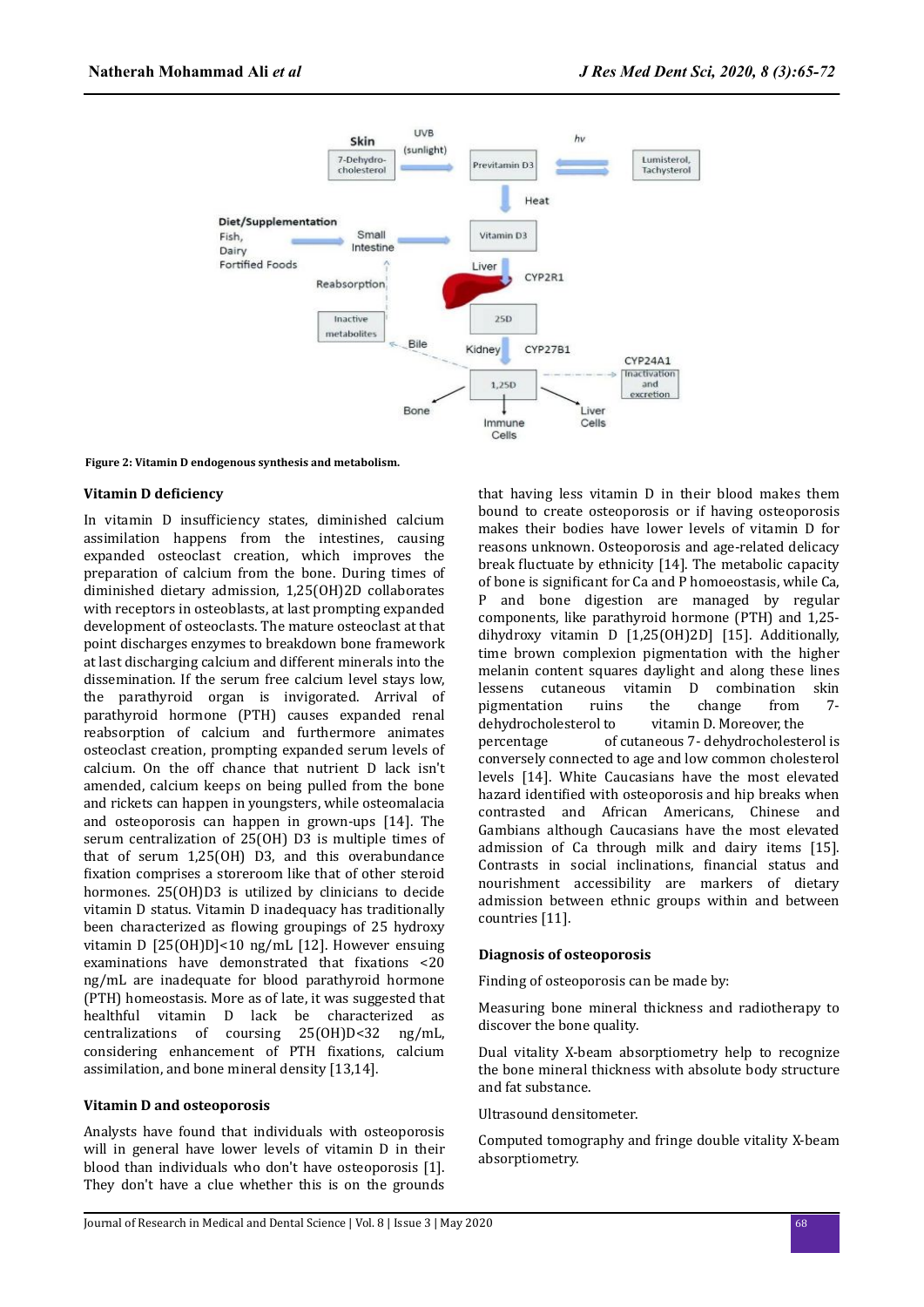Resolve of erythrocyte sedimentation rate, platelet tally, protein electrophoresis, serum calcium, serum phosphorus, serum antacid phosphatase, serum creatinine and 24-hour urinary calcium discharge, to reject potential reasons for optional osteoporosis.

DXA is presently considered the highest quality level imaging strategy for the diagnosis of osteoporosis since it shows the best prescient incentive for break hazard. A

**Table 2: Diagnostic criteria for osteoporosis according to WHO.**

gauge of break hazard might be acquired with DXA of radium, ulna, spinal segment or proximal femur [16,17]. Bone mineral thickness is accounted for as T score, Table 2. It is expressed negative term. Diagnostic criteria for osteoporosis according to WHO is following owing (Table 2) [16]. As a rule, the risk of fracture increases 1.5-3 times each standard deviation of BMD below the reference population [17].

| Interpretation      | <b>T-Score</b> *                                    |
|---------------------|-----------------------------------------------------|
| Normal              | $-1.0$ and higher                                   |
| Osteopenia          | $-1.0$ to $-2.5$                                    |
| Osteoporosis        | -2.5 and lower                                      |
| Severe osteoporosis | -2.5 and lower with one or more fragility fractures |

#### **TREATMENT**

#### **Nonpharmacological management**

Nonpharmacological executives of osteoporosis incorporate enough calcium and nutrient D admission, weight-bearing activity, smoking end, confinement of liquor/caffeine utilization, and fall-anticipation methods [9,18,19]. The Institute of Medicine (IOM) suggests that dietary calcium admission ought to be 1,000 mg every day for men 50 to 70 years old and to 1,200 mg day by day for ladies 51 years old and more established and for men 71 years old and more seasoned. Supplementation with vitamin D has been appeared to improve musculoskeletal capacity and decrease the danger of falling in older ladies. Human muscle contains vitamin D receptors that may prompt expanding muscle quality and improving dependability. The blend of 700 units/day of nutrient D and 500 mg of calcium (acquired through supplementation notwithstanding diet) was appeared to lessen falls by as much as 65% more than three years in less dynamic ladies beyond 65 years old [19]. Vitamin D supplementation may expand BMD in a few areas of the skeleton, particularly in individuals who are vitamin D insufficient. The expansion of BMD might be clarified by mineralization of overabundance osteoid in cases with progressively extreme vitamin D lack and by diminishing parathyroid capacity and bone turnover which will diminish bone misfortune in the long-term. Vitamin D is a key part in calcium retention and bone wellbeing [20].

#### **Pharmacological treatment**

The goal of pharmacological therapy is to reduce the risk of fractures. Medications to treat osteoporosis are categorized as either antiresorptive (i.e., bisphosphonates, estrogen agonist/ antagonists [EAAs], estrogen, calcitonin, and denosumab) or anabolic (i.e., teriparatide). Antiresorptive medications primarily decrease the rate of bone resorption while anabolic medications increase bone formation more than bone resorption [21]. Recommendations for treatment options are based on different characteristics, such as gender,

degree of fracture risk, and additional risk factors, such as comorbid diseases or medications [9].

# **Antiresorptive agents**

## **Bisphosphonates**

Bisphosphonates (BPs) are prescribed as the primary line meds for treatment of osteoporosis. Their consequences for bone cells are generally striking through inactivating osteoclastic bone resorption and quickening apoptosis of osteoclasts BPs can expand BMD, and abatement break hazard [22].

Drugs of this group include Alendronate, Risendronate, Ibandronate, Zoledronic corrosive, Clodronate, Minodronate, Pamidronate, Etidronate, Tiludronate. Which are diverse as far as structure, strength and liking to bone. Alendronate and risendronate are the most ordinarily utilized bisphosphonates BPs overall are alendronate and risendronate. Alendronate have longer span not just high partiality to bone. Inception of defensive enemy of break impact of alendronate is fluctuated dependent on bone destinations or if two years after treatment for vertebral bone, hip, and no vertebral bone, individually. Risendronate has a low liking to bone, and its defensive enemy of break impact is begun in any event a half year after treatment for vertebral and nonvertebral bones [22,23]. Bisphosphonates are accessible in different definitions. Alendronate, risedronate, and ibandronate are accessible as uttered medicines. Alendronate is additionally accessible as bubbly tablets and a blend definition with vitamin D. Risedronate is accessible as quick discharge or deferred discharge. Zoledronic corrosive and ibandronate are accessible as IV infusions [24]. Dosages for every operator rely on whether prophylactic or treatment portions are being prescribed [25]. Oral bisphosphonates ought to be controlled with a complete flute of water in the first part of the day on an unfilled stomach 30 minutes preceding a dinner or different prescriptions (an hour for ibandronate). Patients ought to stay upstanding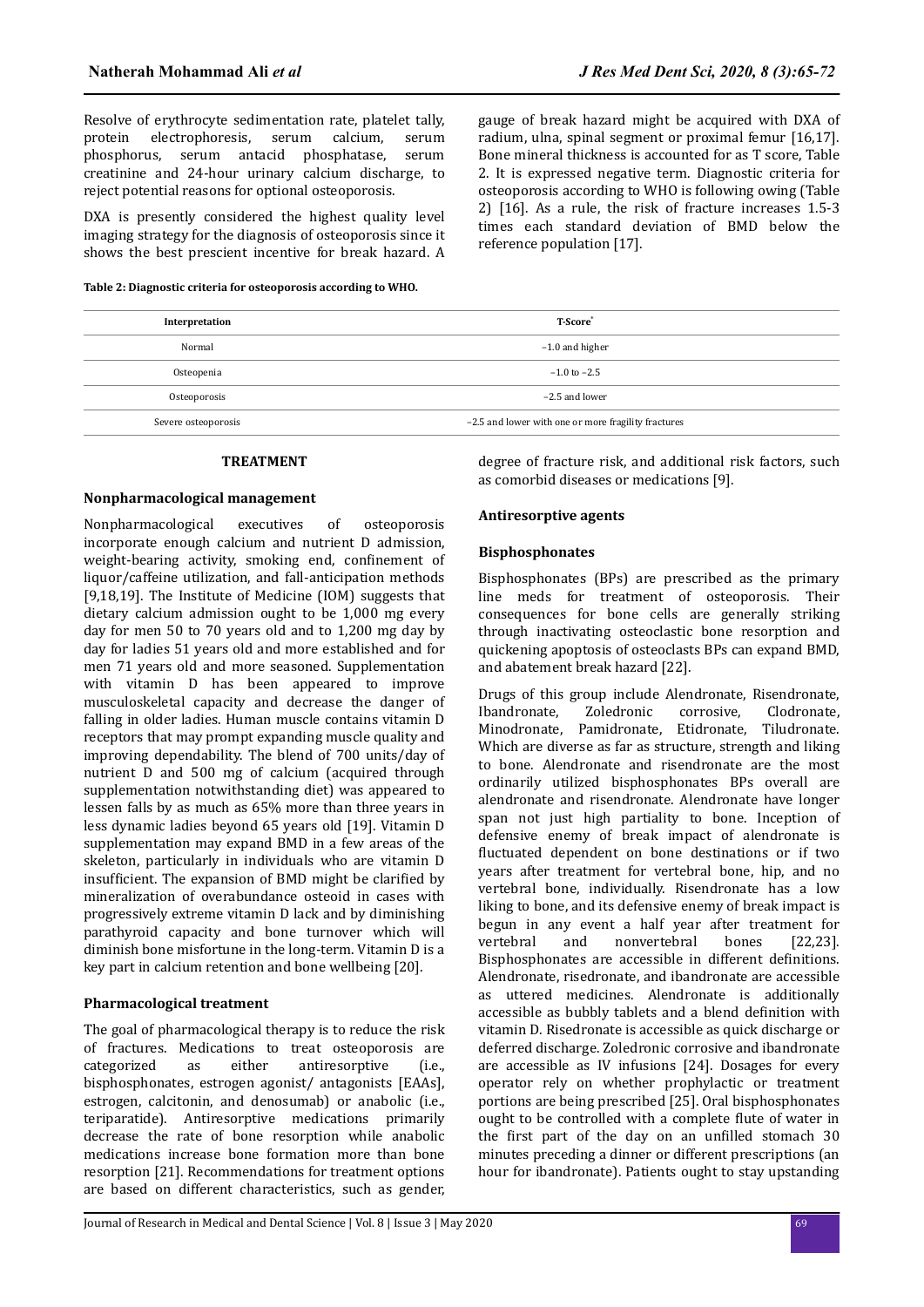for at any rate 30 minutes present portion on forestall esophageal disturbance [26].

# **Denosumab**

Denosumab is a completely human monoclonal counter acting agent that restrains the separation and capacity of osteoclast antecedents. It has been endorsed for postmenopausal patients who are at high danger of osteoporotic breaks. There is little proof of the adequacy of denosumab against constant agony in patients with osteoporosis. Denosumab diminishes bone agony following a year of treatment [27]. Denosumab is accessible as an injectable definition in moreover a prefilled nozzle or a solitary practice ampoule. The behavior portion for osteoporosis is 60 mg subcutaneously (SC) like clockwork controlled by a social insurance proficient. Denosumab is all around endured, yet detailed unfriendly impacts incorporate excessive touchiness, genuine diseases, dermatological responses, musculoskeletal agony, and hypercholesterolemia. Denosumab can source hypocalcemia, so calcium levels ought to be remedied preceding treatment inception [28].

# **Estrogen agonist/antagonists**

This class of medications is otherwise called estrogen receptor modulators (SERMs) has been considered for treating osteoporosis in both genders because of the unfriendly impacts of estrogen in extra-skeletal organs. SERMs contain non-steroidal engineered mixes with comparative impacts of estrogen on bone and cardiovascular framework with no unfavorable impacts of estrogen on bosom and endometrium. Raloxifene which is described as an Estrogen Agonist/Opponent (EAA), displays double agonistic and hostile assets in estrogenic pathways. Raloxifene goes about as an estrogenic agonist on the bone by diminishing bone resorption and bone turnover, along these lines expanding BMD. It likewise has estrogen hostile movement on bosom and uterine tissue [29].

Conjugated Estrogens/Bazedoxifen A blend of conjugatation estrogens with bazedoxifene got FDA endorsement in 2013 for use in postmenopausal ladies with an unblemished uterus for the avoidance of osteoporosis and for the management of moderate-toserious vasomotor indications. Duavee is occasionally alluded to as a tissue-particular estrogen complex. Bazedoxifene goes about as an EAA to lessen the danger of endometrial hyperplasia related with the estrogen segment [30].

# **Estrogen-progestin therapy**

Regarding osteoporotic the executives, estrogen treatment is FDA affirmed exclusively for the counteraction of osteoporosis in high-chance postmenopausal ladies and ought to be utilized simply after all nonestrogenic osteoporotic medications have been viewed as improper [31]. The Women's Health Initiative (WHI) was critical decrease in cracks with

estrogen-progestin blend treatment; nonetheless, the WHI study information likewise announced an expansion in the danger of cardiovascular occasions, stroke, venous thromboembolism (VTE), and intrusive bosom malignant growth related with the estrogenprogestin gatherings [32].

# **Calcitonin**

Calcitonin is a manufactured polypeptide hormone with assets like common calcitonin found in warm blooded creatures, fowls, and angle. The impacts of calcitonin on typical human bone physiology are indistinct; nonetheless, calcitonin receptors have been found osteoclasts and osteoblasts [33]. Calcitonin-salmon nasal splash is accessible just as a conventional and is controlled as one shower in one nostril every day, substituting nostrils. Miacalcin nasal shower and Fortical nasal splash. Subcutaneous infusion is accessible yet occasionally utilized. The most widely recognized unfriendly responses gotten through usage incorporate rhinitis, nasal disturbance, posterior agony, arthralgia, nosebleed, and cerebral pain [34].

# **Anabolic drugs**

# **Teriparatide**

Teriparatide is a human parathyroid hormone analog that animates osteoclasts to resorb bone and influences the age of osteoblasts, instigating the development of new bone. It brings down the rate of vertebral and hip cracks and has been affirmed for Osteoporosis (Operation) in patients who are at high danger of breaks. Patients with extreme Operation who were controlled teriparatide, antiresorptives (raloxifene and bisphosphonates), or both detailed fundamentally less LBP [35].

# **New agents**

The most significant component of treating osteoporosis depends on stamped increment in BMD and crack freeperiod. The present meds have adequately decreased crack hazard and expanded BMD. Understanding the objectives of flagging pathways have served to revelation of more current operators.

At present movement being developed of fresher specialists, for example,

Cathepsin k inhibitor.

Strontium ranelate.

Romosozumb.

Blosozumab.

They are not just having expanded the accessible choices for treating osteoporosis, yet additionally have opened entryways of chance to enhancements in the powerful treatment [36].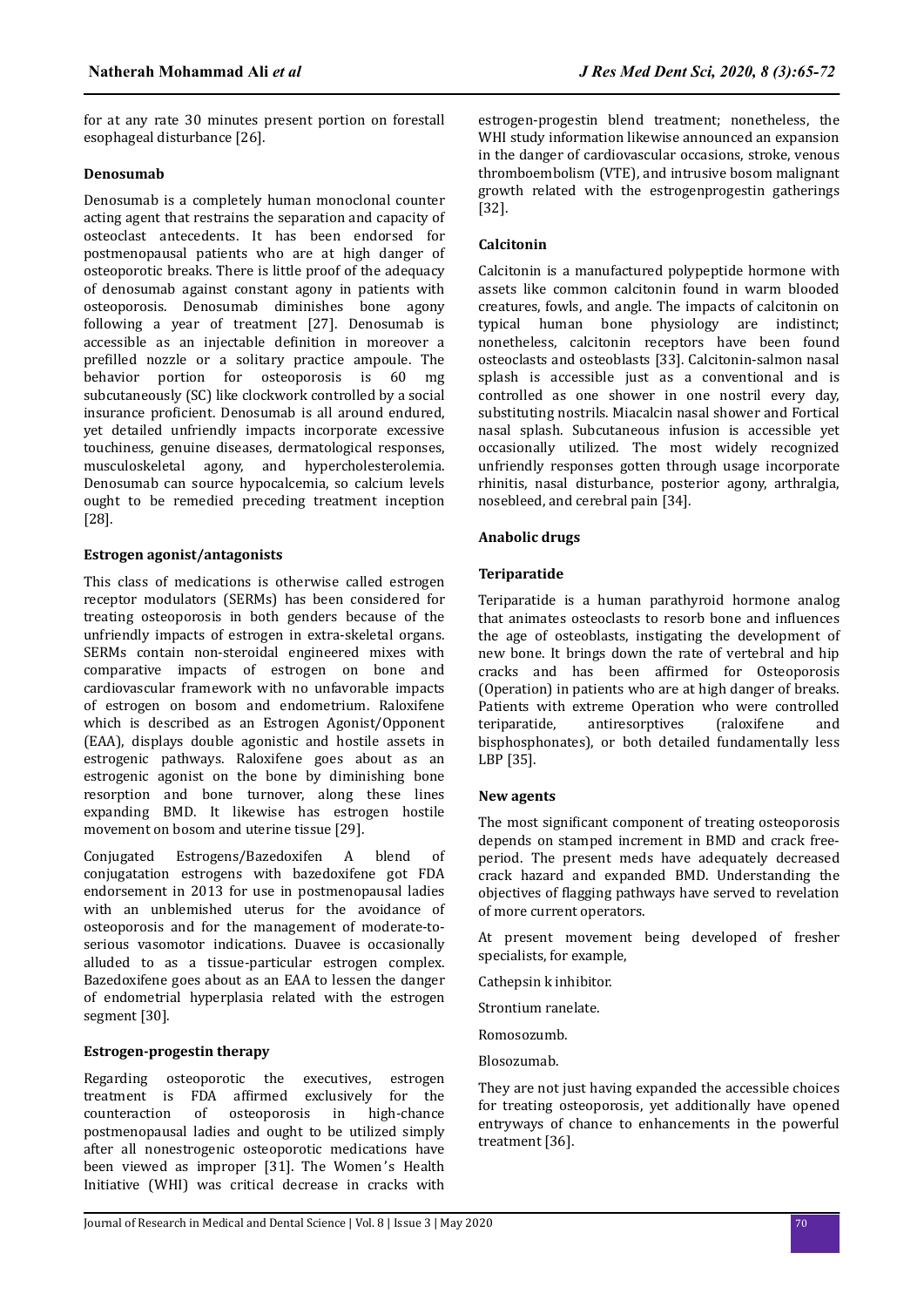## **Prevention**

Enough admission of calcium is basic for support of bone thickness and working of muscles. Essential and auxiliary counteraction of osteoporosis incorporate supplementation of calcium and vitamin D. vitamin D assists with upgrading the assimilation of serum calcium in small digestive tract. Weight bearing and non-weight bearing activity are viable in osteoporosis anticipation. These activities improve the stance, equalization, exuberance and solidarity to forestall falls. For diminishing danger of spine breaks, mix practice programs were progressively successful [37,38].

### **DISCUSSION**

Bone loss and osteoporosis with the resultant increase in fracture risk should be major concerns for patients and health care providers. As the population ages, the longterm effects of osteoporosis including pain, loss of independence and institutionalized care will become more prevalent. Efforts to prevent bone loss and osteoporosis should start with proper education about a healthy lifestyle, including optimal calcium and vitamin D and exercise in adolescence. Many sources agree to use vitamin D and calcium supplementation in osteoporosis supplements are available that can supply the body with amounts necessary for bone health. The relationship between vitamin D and BMD in osteoporosis is very important, use vitamin D increase BMD and reduce risk of fracture and osteoporosis [3,4].

The combination of 700 units/ day of vitamin D and 500 mg of calcium obtained through supplementation in addition to diet was shown to reduce falls by as much as 65% over three years in less active women over the age of 65 [19].

Other sources that disagree with depending on vitamin D and calcium only considered as complementary with treatment and must use real treatment for osteoporosis such as Antiresorptive Agents and Anabolic drugs. These drugs are used in more cases of osteoporosis. Their effects on bone cells are most notable through inactivating osteoclastic bone resorption and accelerating apoptosis of osteoclasts BPs can increase BMD and decrease fracture risk [21].

## **CONCLUSION**

We can infer that osteoporosis is an overall anxiety, initiating supplementary than 8.9 million breaks for every year. The normal increment in clinical appointments, hospitalizations, and cherishing homebased arrangements identified with osteoporotic breaks will add to a generous financial weight on medicinal services frameworks. Along these lines, screening is significant dependent on age, sexual orientation, and other hazard factors. Nutrient D and calcium are significant in the mechanical and basic honesty of the skeleton. Subclinical nutrient D lack (nutrient D inadequacy) is basic in the fit, dynamic old populace and prompts an intensification old enough related bone turnover, bone misfortune and subsequently expanded

danger of crack. Bisphosphonates remain the principal line and most practical treatment choice for osteoporosis, yet there is expanding worry about their long-haul security. Prescriptions with novel systems to treat osteoporosis can be normal sooner rather than later. Albeit suitable BMD screening and treatment with medicine is significant, osteoporosis is preventable with appropriate administration of diet, way of life, and fall avoidance intercessions.

# **REFERENCES**

- 1. [http://www.laalamedilla.org/GUIAS/Guia](http://www.laalamedilla.org/GUIAS/Guia%20NICE%20osteoporosis%20P2%202011.pdf) [%20NICE%20osteoporosis%20P2%202011.pdf](http://www.laalamedilla.org/GUIAS/Guia%20NICE%20osteoporosis%20P2%202011.pdf)
- 2. https://www.nice.org.uk/guidance/cg146
- 3. https://www.bones.nih.gov/health-info/bone/SGR/ surgeon-generals-report
- 4. Raisz LG. Pathogenesis of osteoporosis: Concepts, conflicts, and prospects. J Clin Invest 2005; 115:3318–3325.
- 5. Das S, Crockett J. Osteoporosis: A current view of pharmacological prevention and treatment. Drug Des Devel Ther 2013; 7:435–448.
- 6. McGuire S. Institute of Medicine. 2009. School meals: Building blocks for healthy children. Washington, DC: The national academies press. Adv Nutr 2011; 2:64–65.
- 7. Wright NC, Looker AC, Saag KG, et al. The recent prevalence of osteoporosis and low bone mass in the United States based on bone mineral density at the femoral neck or lumbar spine. I Bone Miner Res 2014; 29:2520–2526.
- 8. Hunter DJ, Sambrook PN. Bone loss: Epidemiology of bone loss. Arthritis Res 2000; 2:441–445.
- 9. Buckley L, Guyatt G, Fink HA, et al. American college of rheumatology guideline for the prevention and treatment of glucocorticoid- induced osteoporosis. Arthritis Care Res 2017; 69:10951110.
- 10. Maeda SS, Lazaretti-Castro M. An overview on the treatment of postmenopausal osteoporosis. Arg Bras Endocrinol Meta 2014; 58:161-171.
- 11. https://www.nice.org.uk/guidance/ta160/ documents/osteoporosis-primary-preventionappraisal-consultation-document2
- 12. https://www.nice.org.uk/guidance/cg146/ documents/osteoporosis-fragility-fracture-risknice-guideline2
- 13. Holick MF, Garabedian M. Vitamin D: Photobiology, metabolism, mechanism of action, and clinical applications. In: Favus MJ, Primer on the metabolic bone diseases and disorders of mineral metabolism, 6th Edn 2006; 129–37.
- 14. Holick MF. 2008b. Vitamin D: Important for prevention of osteoporosis, cardiovascular heart disease, type 1 diabetes, autoimmune diseases, and some cancers. South Med J 2008; 98:1024–1027.
- 15. Libon F, Cavalier E, Nikkels AF. Skin color is relevant to vitamin D synthesis. Dermatology 2013; 227:250-254.